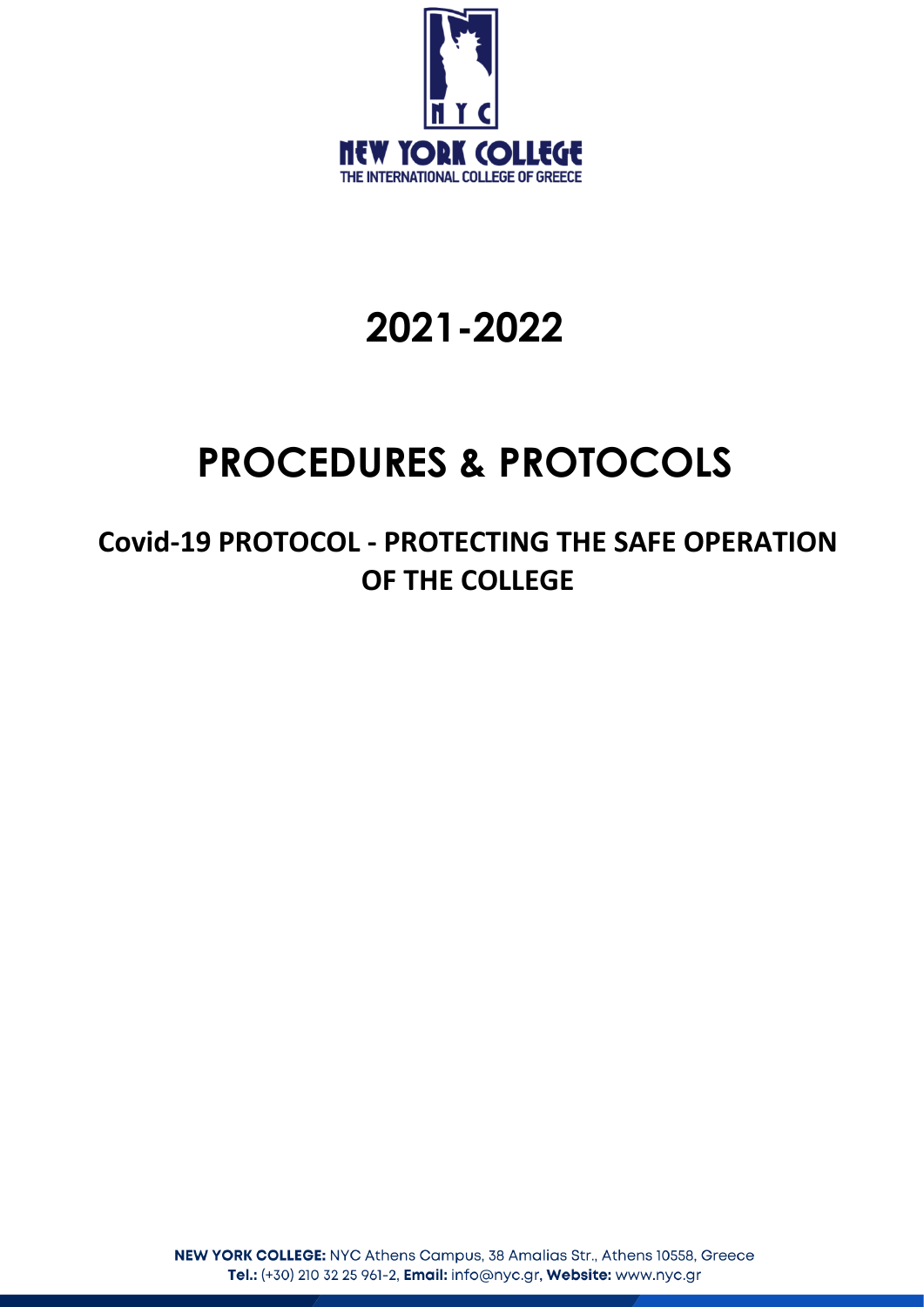

## PROTOCOL Covid-19 - PROTECTING THE SAFE OPERATION OF THE COLLEGE

The highly important return of students to schools and the safeguarding of the educational process, presupposes the combination of preventive measures for the safe operation of schools and the prevention of the spread of the virus in the school as much as possible. It is also extremely important that, in the event of an outbreak, the spread of the disease should be curtailed in order to reduce the number of secondary cases, especially among people belonging to vulnerable groups of the population.

The protocol aims at limiting the spread of Covid-19 and at protecting the safe educational process and general operation with a physical presence at New York College (NYC).

#### General instructions on the actions to be implemented.

#### 1. HANDLING INDIVIDUAL *POSSIBLE* COVID-19 CASES

#### 1a. Handling the case of a student with symptoms of COVID-19

If the student is not feeling well, showing COVID-19-compatible symptoms, or has questions about his / her personal health, it is recommended that he / she contacts his / her doctor or hospital immediately. Highly important in limiting the spread within NYC is abstaining from academic activities when one is not feeling well. If he / she has planned educational or generally academic activities with physical presence, he / she is not allowed to participate in them for as long as the symptoms last.

What symptoms are compatible with COVID-19?

- Fever
- Cough (usually dry)
- Shortness of breath or difficulty in breathing
- Chills Trembling (trembling)
- Myalgias
- Headache
- Sore throat
- Sudden loss of taste or smell
- Nausea, vomiting, abdominal pain, diarrhea.

If the student develops one or more of the above symptoms, the following cases are distinguished:

#### i. The student is OUTSIDE NYC

In this case it is recommended to contact his / her doctor for instructions. Immediately after that, without delay, he/she should inform the Head of COVID-19 of the College where he/she is studying, by e-mail to covidath@nyc.gr (indicating name, year of study, address, short history, e.g. when he/she last came in the course, program, building and the name of the teacher as well as a contact telephone number) and make sure that he / she is immediately checked with a rapid test.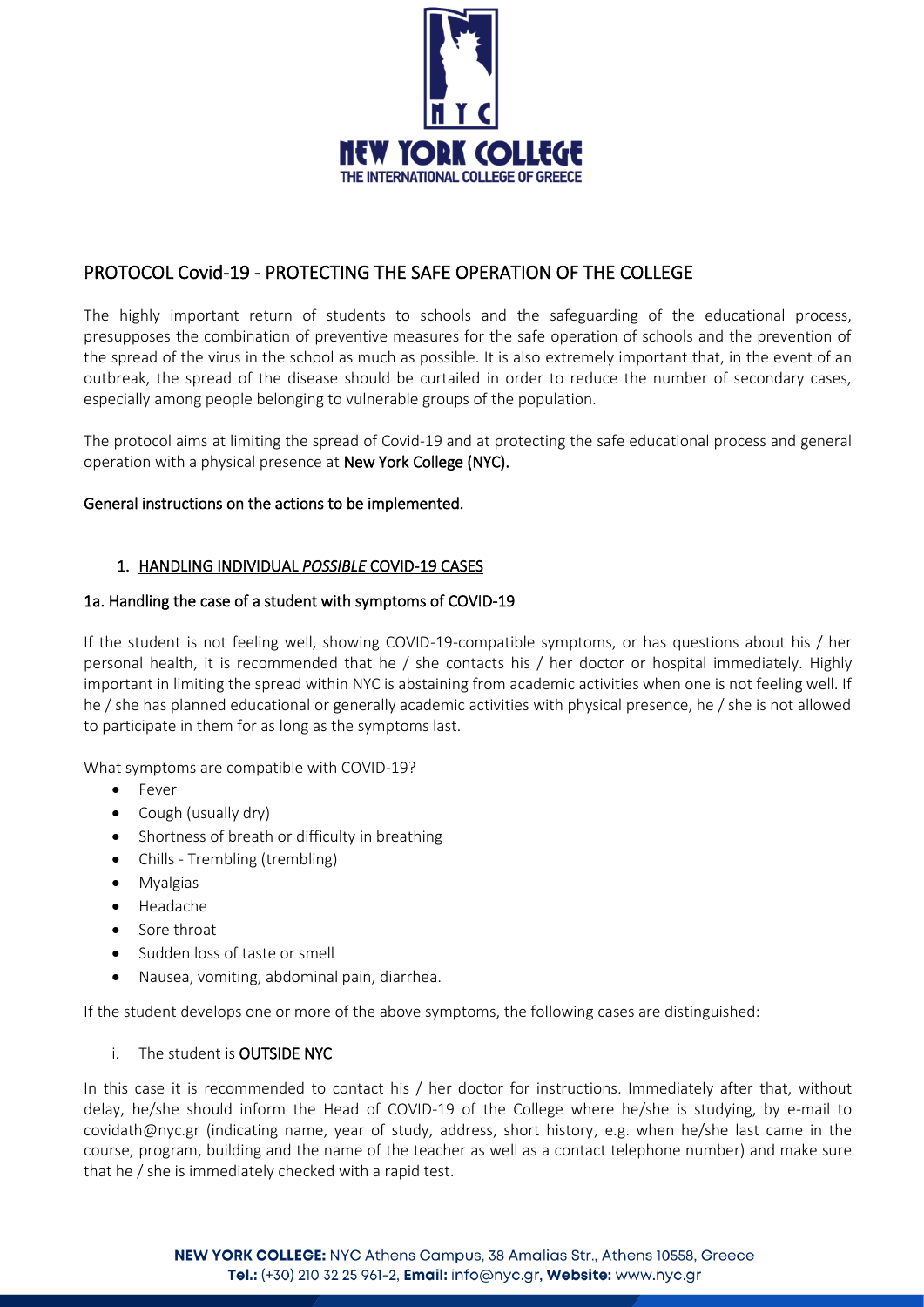

#### ii. The student is INSIDE NYC

In this case, it is recommended to immediately inform the instructor and leave the NYC premises, wearing his/her mask and strictly adhering to the measures to prevent the spread of the virus. It is recommended that he/she first contacts his/her doctor for instructions. Then, he/she should inform the Head of the Program in which he/she is studying by e-mail and the Head of COVID-19 of the College also by e-mail to covidath@nyc.gr (stating name, year of study, short history, e.g. when he/she came for last time in the course, program, building and the name of the teacher as well as a contact telephone number) and make sure to be tested immediately with a rapid test.

For cases i and ii, it is reminded that the rapid test is provided free of charge in the respective Public Structures. Until the completion of this procedure, participation in any academic activity is not allowed and it is recommended to avoid contact with other people.

## 1b. Handling a member of the teaching, or administrative, or other staff with symptoms of possible COVID-19 incidents

If a member of the teaching, administrative or other staff of the Institution outside the College premises does not feel well, showing symptoms compatible with COVID-19, remains at his / her home and notifies without delay by e-mail the College, i.e. the Head of the Program in which he teaches and the Head of COVID-19 also by e-mail at [covidath@nyc.gr.](mailto:covidath@nyc.gr)

If this happens when he is INSIDE NYC premises, he leaves the premises after consultation with the Head of the Program in which he teaches and the Head of COVID-19 and gets a rapid test.

## 2. HANDLING INDIVIDUAL CONFIRMED COVID-19 CASES

The student or the instructor or other staff member immediately informs the Head of COVID-19 of the positive result of the COVID-19 diagnostic test.

#### The person responsible for the implementation of the Management Protocol:

Communicates with the competent health authorities and EODY

#### The Directorate of Public Health and Social Welfare:

1. communicates with EODY for assistance in the epidemiological investigation and risk assessment, if necessary, but also for information and

2. gives an opinion to the Department regarding the suspension of the educational function in case of a series of cases.

The student or staff member who is a confirmed case of COVID-19 must be removed from the College and remain in solitary confinement for at least ten (10) days. During the isolation, the student or staff member with a certified COVID-19 must follow the isolation instructions given to him / her by the health unit that has made the diagnosis and the EODY.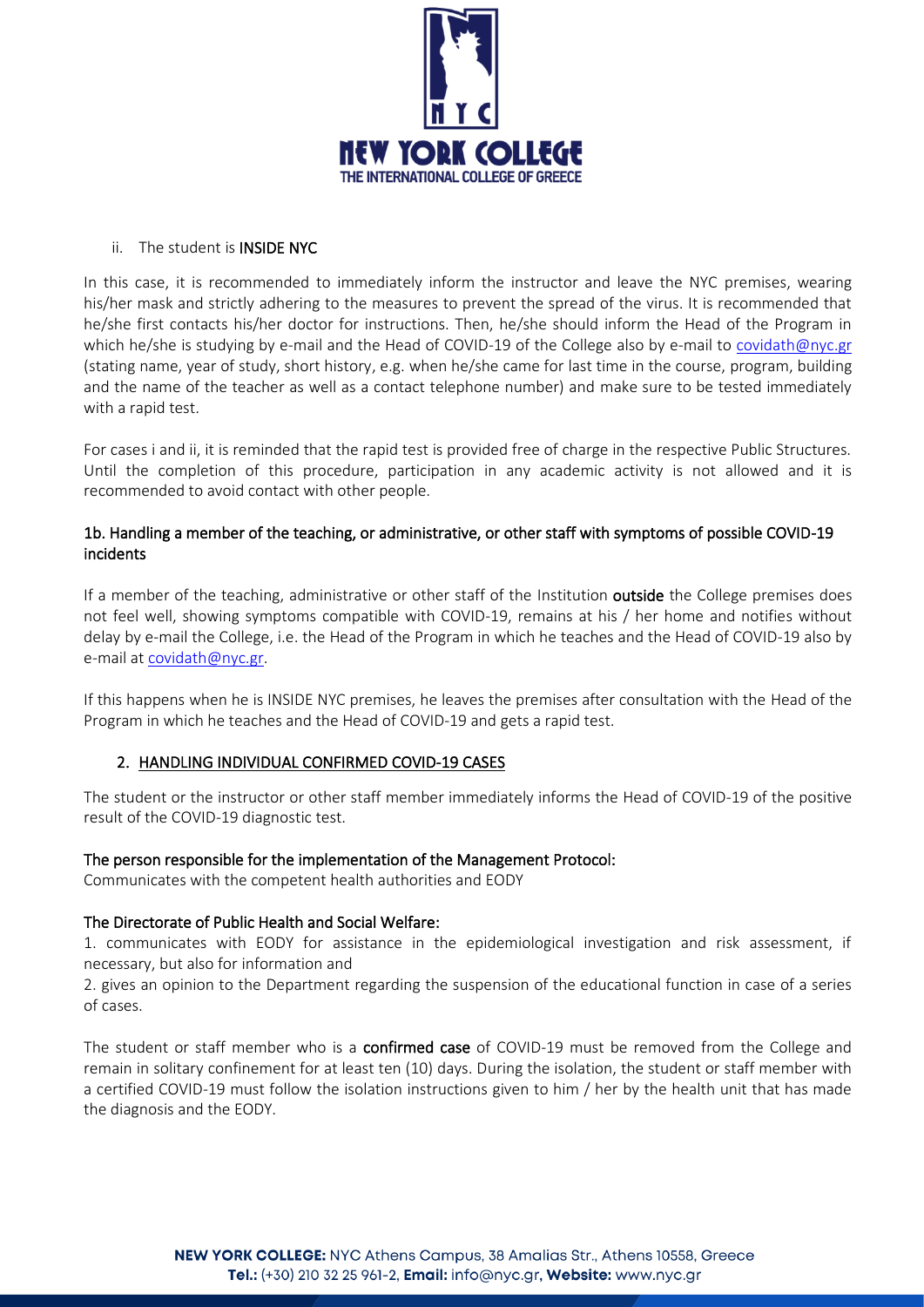

The student or employee may return to NYC at least ten (10) days after the onset of symptoms and seventy-two (72) hours after the fever has completely dropped without taking antipyretics and the improvement of other symptoms. In the case of patients with very severe disease or immunosuppression, the time required from the onset of symptoms may reach twenty (20) days, according to the opinion of the treating physician. Returning to NYC for confirmed events does not require a new rapid test and does not require a medical certificate.

## 3. CLOSE CONTACTS OF A CONFIRMED CASE OF COVID-19 INFECTION ARE CONSIDERED:

1. Students who co-existed in classrooms with a student who is a confirmed COVID-19 case during the fortyeight hours before the onset of symptoms or up to ten (10) days thereafter.

2. Those students who attended a teacher course that is a confirmed case of COVID-19 during the forty-eight hours before the onset of symptoms or up to ten (10) days after it, as well as those teachers who taught in a course attended by a student, which is a confirmed case of COVID-19 during the forty-eight hours before the onset of symptoms or up to ten (10) days after.

3. A student or member of the teaching and administrative staff who had close contact with a confirmed case of COVID-19 outside the college premises, as defined in the relevant protocol of EODY, during the fortyeight hours before the onset of symptoms or up to ten (10) days after that.

All persons who fall under the above definition of "close contact" of a confirmed COVID-19 case in college, after being identified and recorded by the person in charge of COVID-19 of the Department, should continue their activities and are not placed in home isolation.

a) If these are unvaccinated students or members of the teaching and administrative staff and without a history of illness in the last semester, they are submitted immediately and without delay, in addition to the two (2) mandatory preventive systematic laboratory tests per week (rapid test), two (2) times within seven (7) days after the last contact with the confirmed case.

Particularly:

Day 0 is the day of the last contact with the confirmed case. On day 0 to 1, as well as on day 7, after the last contact with the confirmed case, in addition to the systematic rapid test. On days 3 and 5, unvaccinated students, teachers and other staff members will undergo their regular rapid diagnostic laboratory test.

b) If they are fully vaccinated or got sick within the last semester students or members of the teaching and other staff, undergo a preventive self-diagnostic test (rapid test) two (2) times and especially on day 0 to 1 and day 7 after the last contact with the case.

After the seven-day follow-up period with the self-diagnostic test, individuals who fall into this category of close contact, as long as they remain asymptomatic and test negative, do not need to undergo any further systematic screening.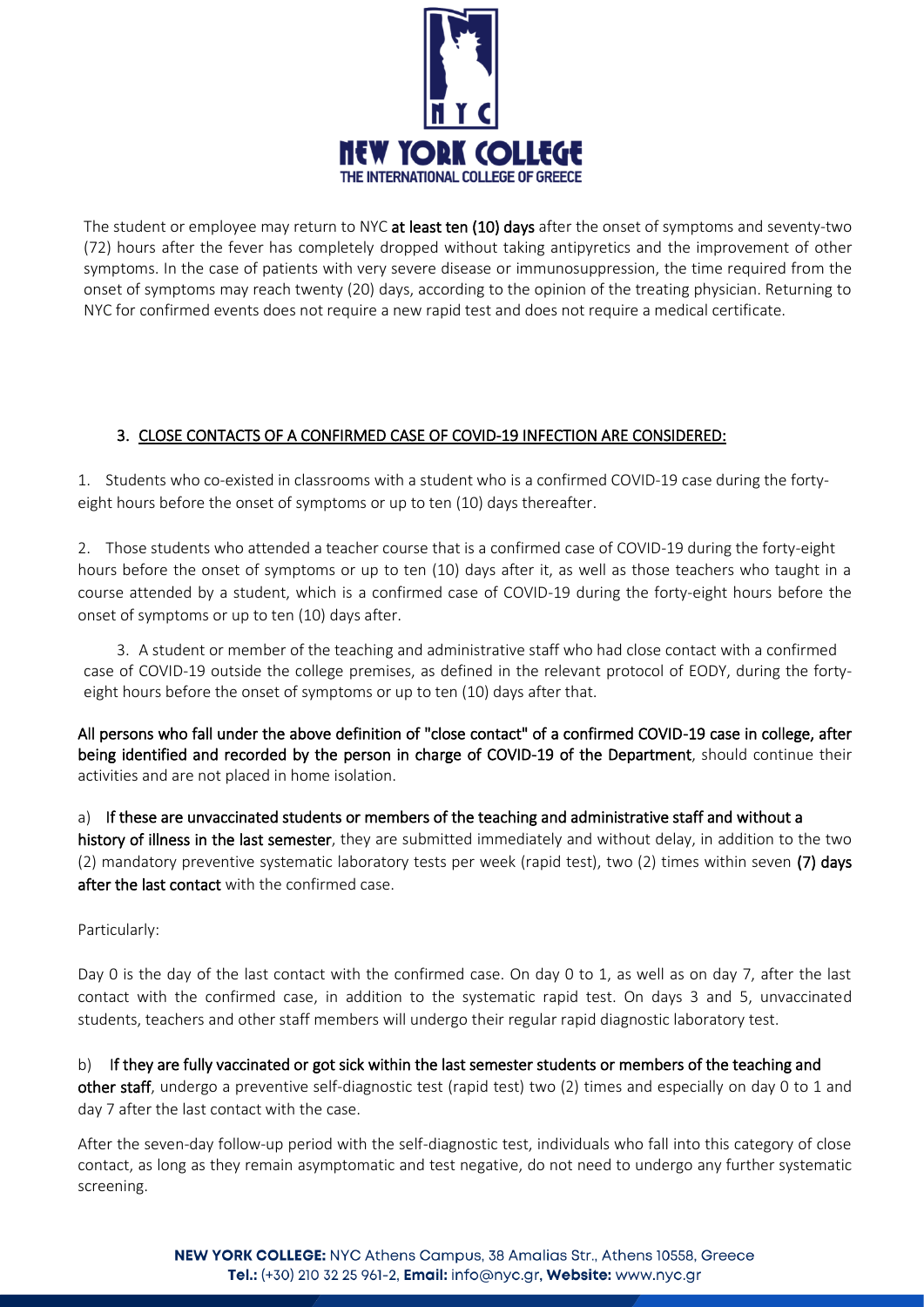

#### While awaiting for the result of the diagnostic test:

• Until the result of the diagnostic test is issued, the person who shows symptoms that may occur in the context of COVID-19 disease remains temporarily in home isolation (provided that the doctor has judged that his condition does not require hospitalization). Further management will be done depending on the result.

• The close contacts of the suspected incident normally come to the College with an instruction for close monitoring of their health and the class of the student (or where the teacher taught) operates normally.

## If the diagnostic test of the person identified as a suspected COVID-19 case is NEGATIVE for the SARS-CoV-2 virus:

• The student or adult can return to college at least 24 hours after the fever has completely subsided (without taking antipyretics) and the symptoms have improved - as this is the return time for normal viral respiratory infections.

Returning to College does not require a medical certificate

## 4. HANDLING MULTIPLE CONFIRMED COVID-19 CASES

In the case of two (2) or more confirmed cases of COVID-19 diagnosed within a period of fourteen (14) days, the above measures apply as to treat an individual case.

In the event of a case confluence (a case confluence includes laboratory-confirmed cases with documented epidemiological association and evidence of intracellular transmission, detected within fourteen days, with no evidence of epidemiological association outside of NYC), within a class, classes or NYC overall, an epidemiological investigation and risk assessment is carried out by EODY, if necessary, taking into account the local epidemiological and virological data, as well as the respective measures taken at local, regional or national level.

- a) If there is no epidemiological correlation between the cases, the daily activities of the Department continue with consistent and systematic application of precautionary measures.
- b) If there is an epidemiological link between the cases and indications of NYC transmission, in a meeting it will be decided to continue or suspend the activities, taking into account the risk assessment of EODY.

## 5. EXEMPTION FROM THE SYSTEMATIC PREVENTIVE DIAGNOSTIC EXAMINATION

A student or staff member who is a laboratory confirmed COVID-19 case is exempted from the obligation of laboratory diagnostics for a period of six (6) months from the diagnosis. It is noted that in case of symptoms that may occur in COVID-19 disease during this period, a diagnostic laboratory test should be performed with rapid antigen detection test (rapid test) or molecular test (RT-PCR) in a health structure.